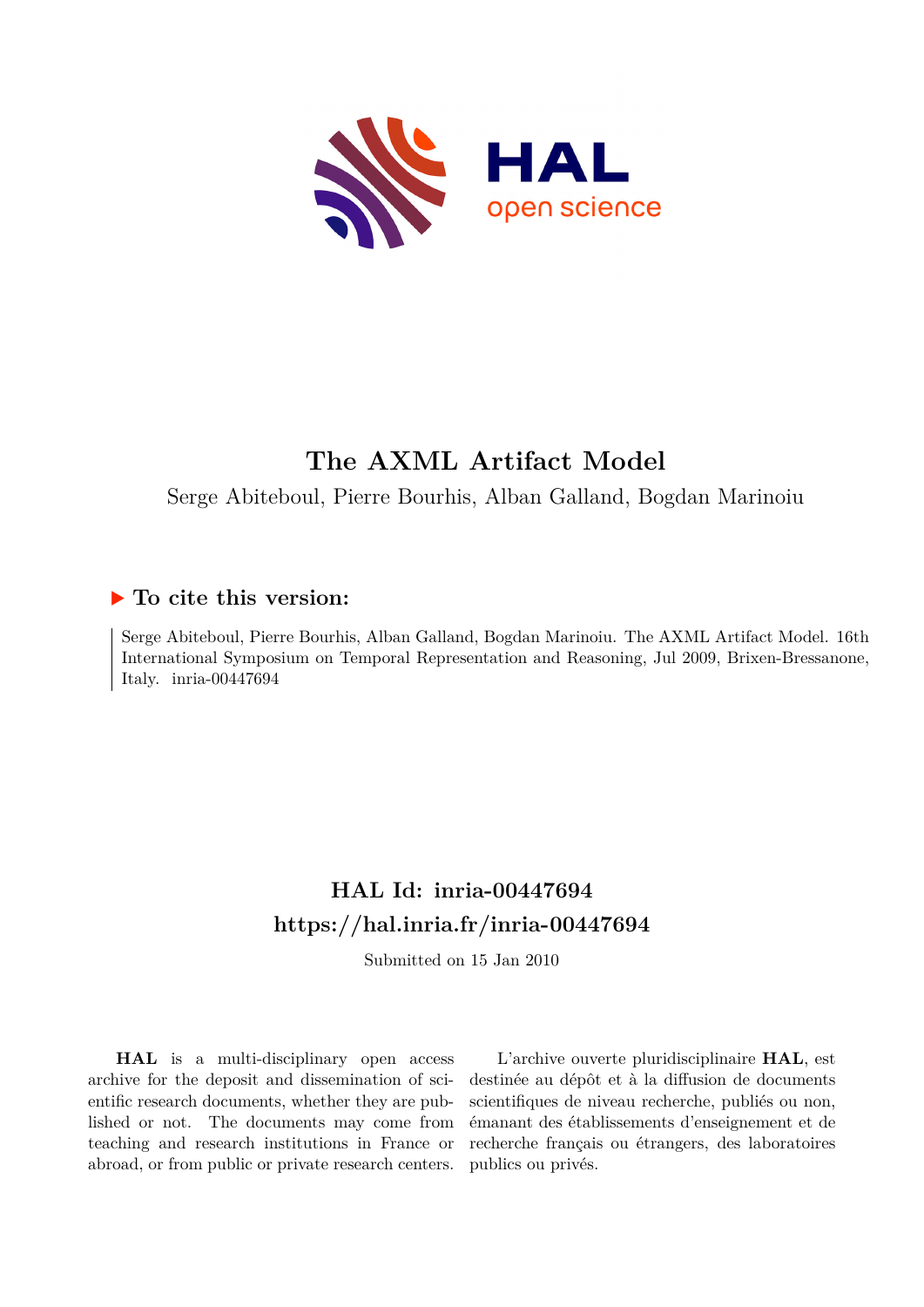### The AXML Artifact Model†

*(Invited Paper)*

Serge Abiteboul<sup>∗</sup> , Pierre Bourhis, Alban Galland, Bogdan Marinoiu *INRIA Saclay & LRI, University Paris Sud Orsay, France Email: firstname.lastname@inria.fr* <sup>∗</sup> *Also at LSV, Ecole Normale Suprieure, Cachan ´*

*Abstract*—Towards a data-centric workflow approach, we introduce an *artifact model* to capture data and workflow management activities in distributed settings. The model is built on Active XML, i.e., XML trees including Web service calls. We argue that the model captures the essential features of business artifacts as described informally in [1] or discussed in [2]. To illustrate, we briefly consider the *monitoring* of distributed systems and the *verification* of temporal properties for them.

*Keywords*-Active XML, database, workflow, artifact, documents

#### I. INTRODUCTION

The evolution of shared data is at the center of most human activities. The novel notion of *business artifact* [1] has been proposed to specify such evolution. The main idea is to capture both the flow of control (workflow) of the application but also data evolution (data cycle). See [2] for a brief survey on the topic and research directions. In the spirit of this approach, we assume as a context a network of autonomous systems evolving and interacting by exchanging data. Building on Active XML (AXML for short) [3], we propose a new artifact model. The thesis is that AXML is a proper formal foundation for such an artifact model.

Workflow and database systems are two essential software components that often have difficulties interoperating. Datacentric workflow systems are meant to integrate both the control of workflows and the data of databases. They allow the management of data evolution by tasks with complex sequencing constraints as encountered for instance in scientific workflow systems, information manufacturing systems, e-government, e-business or healthcare global systems. We follow here a data-centric workflow approach where both data and tasks, and also the "actors" (humans, processes, systems) are captured by objects called *artifacts*. Artifacts present the following facets that, in our opinion, have to be captured by an artifact model:

> State An artifact is an object with a universal identity (e.g., URI). Its state is self-describing (e.g., XML data) so that it may be easily transmitted or

† This work has been partially funded by the Advanced European Research Council grant Webdam and the ANR grant Docflow.

archived. It has a host that is a peer or another artifact.

Evolution An artifact is created, evolves in time (possibly space), hibernates, is reactivated or dies according to a logic that is specified declaratively. Its evolution may be constrained to obey some laws, e.g. some workflow.

Interactions An artifact interacts with the rest of the world via function calls (e.g., Web services) both as a server and a client. An artifact provides for communications, storage and processing for the artifacts it hosts.

History As in scientific workflows, an artifact has a history with time and provenance information that may be recorded and queried.

These requirements have been in part motivated by [4].

We claim that the AXML model [3] provides a proper foundation for an artifact model. An AXML document consists of an XML document with embedded function calls. The calls may be activated from inside (the artifact as a client) and then receive answers in push or pull mode. The calls may also be activated from outside (the artifact as a server). Rules are used to specify the logic of functions, declaratively [5].

In this paper, we introduce the AXML artifact model and illustrate its use with recent works on distributed system monitoring and verification. The paper is organized as follows. In Section II, we present the model. We briefly discuss monitoring in Section III and verification in Section IV. The last section is a conclusion. To conclude this section, we present a motivating example and mention related works.

*Example:* To illustrate, we use as a running example, a simplified view of the Dell manufacturing system [6]. See Figure 1. When a new Web order arrives (1), a new *webOrder* artifact is created. Then the new artifact creates a subartifact that is sent to a credit service (2). Once credit has been approved, the subartifact returns to the *webOrder* but now its state contains all the credit data (and notably the fact that the credit request was successful). A plant is then selected and the artifact moves to that plant (3). It initiates a new subartifact for gathering parts, that is sent to a warehouse and another local artifact for communications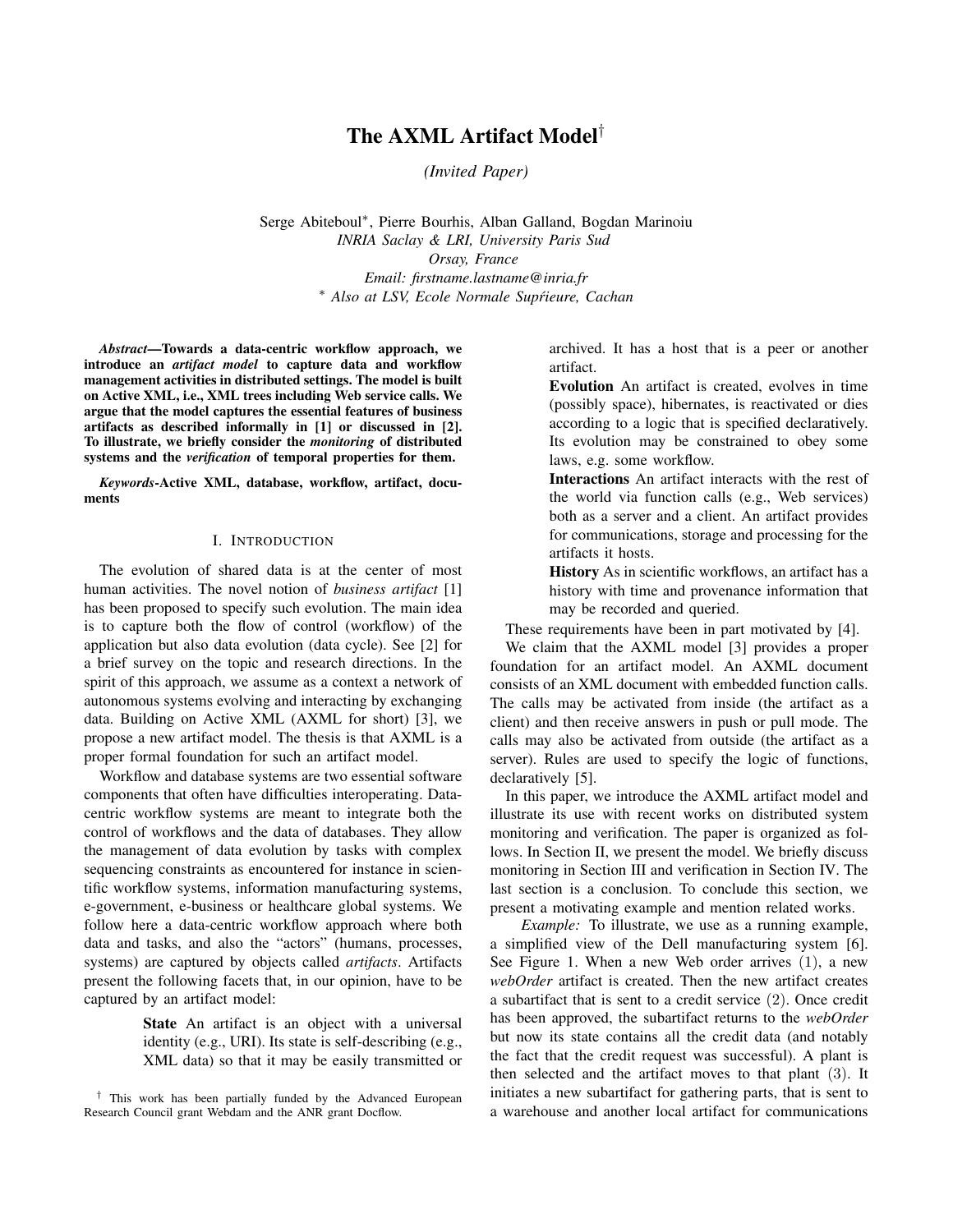```
\langle plant artID="plant02" >...
< webOrder artID="wo3" >
      \langle client \rangle\langle name \rangle Sue Leroux \langle /name \rangle\langle address \rangle ... \langle /address \rangle\langle /client \rangle< order > ... < /order >< order > ... < /order >< creditApproval artID="wo3-ca" >
      ...
   < /creditApproval >
   < fun funID="?warehouseOrder"/ >
   < fun funID="?comm"/>< /webOrder >
...
\langle /plant >
```
Figure 2. An AXML artifact

with the customer (4). Once the product has been built, the artifact is sent to a delivery service (5). Finally, once the Web order has been completed, the artifact moves to an archive where it is stored as a text-based XML serialization that includes all the information it has gathered during its life cycle (6). (Subartifacts may also be archived separately.)

The state of an artifact is an AXML document. See Figure 2 where the tree is represented using an XML syntax (a text-based serialization of the tree). The figure shows part of a *webOrder* artifact immediately after it enters the plant. The *creditApproval* element denotes a subartifact (the one that has been processed by the bank). The functions *?warehouseOrder* and ?comm will be activated next in order to create the *warehouseOrder* and *communication* subartifacts that will then work concurrently (and somewhat autonomously). Observe that we have simplified here the exact AXML syntax. For instance, the artifact IDs are more complex. (They include the URI of the peer where the artifact has been created and an identifier within this peer.)

*Related work:* Although the notion of artifact has been recently articulated by [1], similar ideas of data centric workflows have been around, e.g., in AXML [3], in the Vortex system [7] or scientific workflows [8]. The models that are considered are often restricted, e.g., [9], [4]. For instance, a single artifact is usually considered, vs. a system of artifacts in the present paper. Also, these models are often based on the relational model so have difficulties with the collections of artifacts or nested tasks/artifacts. Formal models for data-centric workflows have been considered in [10] (that focuses on verification) and [11] (that discusses the synthesis of artifacts).

#### II. THE MODEL

In this section, we present the *AXML artifact model*. We assume the existence of infinite alphabets:  $P$  for peer names; A for artifact identifiers; C for class names; S for stage names;  $\mathcal L$  for labels;  $\mathcal D$  for constants (say strings).

*Artifact tree:* The identifier  $\alpha \in \mathcal{A}$  of an artifact is a URI that it acquires at creation time. The artifact identified by  $\alpha$  is an *object* that has an AXML document for state. In the following, we use  $\alpha$  to denote the identifier as well as the object itself. We next modify the notion of active documents of [3] to meet the needs of an artifact model.

An (AXML) artifact tree is a tree with *nodes* in N defined as follows. A node in N is a pair  $(\alpha, i)$  where  $\alpha$  is the ID of the artifact this node belongs to and  $i \in \mathcal{D}$  a unique ID within this artifact. This guarantees that two distinct nodes in the system will not have the same identifier. The nodes in an artifact  $\alpha$  are called  $\alpha$ -nodes. Some nodes are labeled by element names in  $\mathcal L$  (element nodes), some by constants in  $D$  (content nodes) and finally some by "function names" (function call nodes) in  $\mathcal F$ , that is defined next. A function name in F is an expression  $f@ \alpha$  where  $\alpha$  is in  $A \cup \bot$  and f is in D. For  $f \circ \alpha$  with  $\alpha$  in A, we say that we call f at artifact  $\alpha$ . For  $f@ \perp$ , we say that we call the external service f (in practice,  $f$  is the URL of a Web service).

An artifact tree regroups several artifacts (on the same peer):

Definition: An *(AXML) artifact tree* is a finite, labeled, unordered, unranked tree with nodes in  $N$  and labels in  $\mathcal{F} \cup \mathcal{L} \cup \mathcal{D}$  where nodes labeled by  $\mathcal{D}$  are only leaves<sup>1</sup> and verifying:

(+) If an  $\alpha$ -node in the tree has a  $\beta$ -node as child, then this  $\beta$ -node is a maximum for all  $\beta$ -nodes in the tree and none of its descendants is an  $\alpha$ -node.

If a  $\beta$ -node is a child of some  $\alpha$ -node, we say that  $\beta$  is a *subartifact* of  $\alpha$ , and this transitively.

Figure 2 illustrates these notions. The figure shows a possible state of a *Plant* artifact tree. Observe the wo3 *webOrder* artifact. Its ID is wo3. It contains some element nodes (*name*), some content node ("Sue Leroux"), some function nodes (a call to a ?warehouse function), and a subartifact (wo3-ca).

*Artifact schema:* We next define the notion of schema by enriching the schemas of Guarded AXML (GAXML for short) [5] to meet the needs of an artifact model. A schema imposes constraints on a system of artifacts or its evolution: (i) typing constraints (as in DTD or XSD); (ii) service signatures (as in WSDL); and (iii) dynamic constraints (as in BPEL). We next introduce our notion of schema based on different components that are detailed further.

**Definition:** An (*artifact*) *schema*  $S = (\Pi, C, \tau, \omega, \theta, \iota)$ consists of:

• A finite set  $\Pi = p_1, ..., p_K$  of peer names.

<sup>&</sup>lt;sup>1</sup>In [5], function nodes are leaves. Here we will see that the function nodes have children that will in particular contain their "call guard" and "argument query". See further.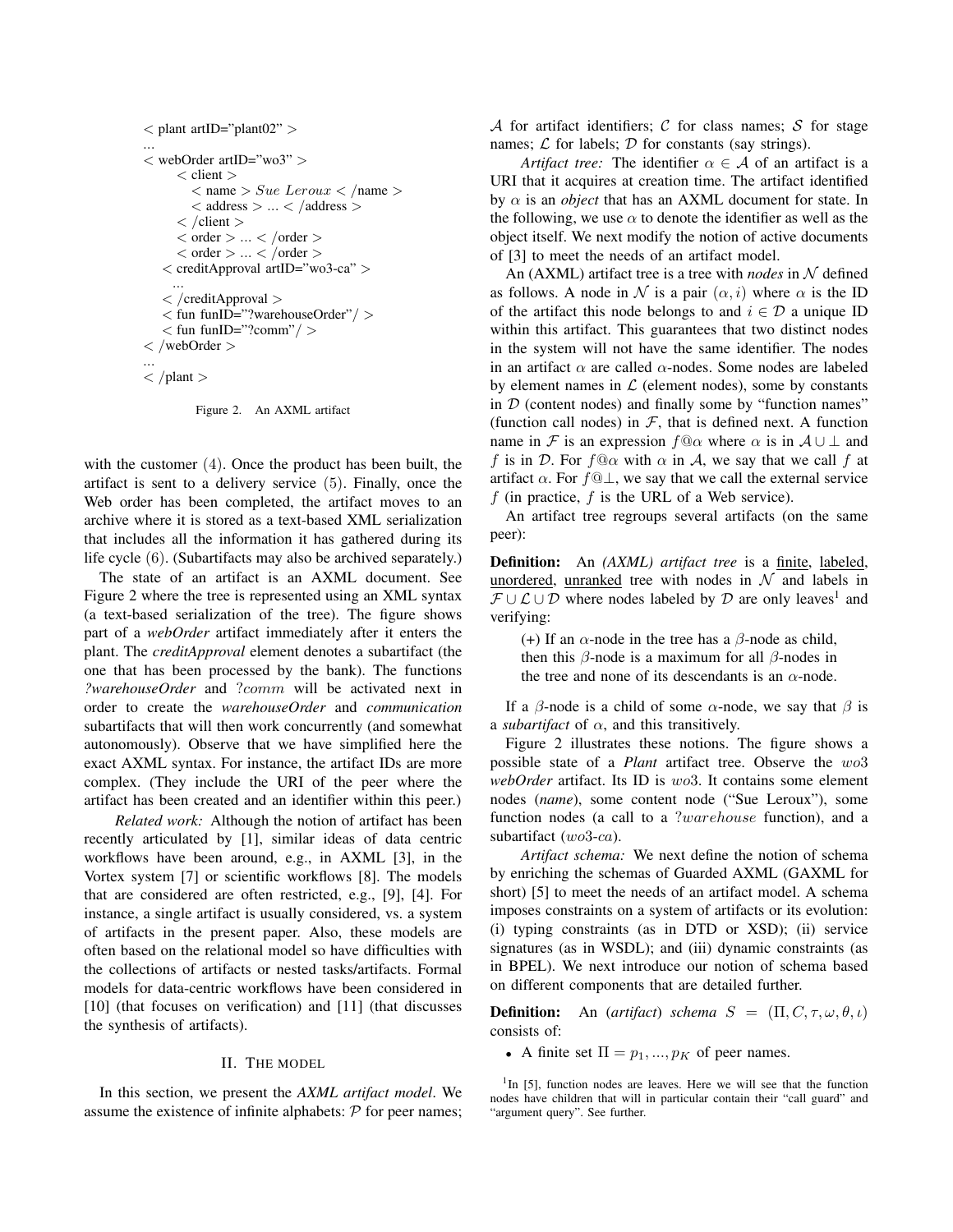

Figure 1. Artifacts in the Dell application

- A finite set  $C = \{c_1, ..., c_N\}$  of (artifact) class names and, for each class  $c_i$ ,  $\tau(c_i)$  specifies a typing constraint on the state of  $c_i$ -artifacts.
- For each artifact class, the function  $\theta$  specifies the semantics of internal functions. The function  $\iota$  specifies the interfaces of the internal/external functions.
- The workflow function  $\omega$  specifies constraints on artifact evolution (beyond those already specified by  $\theta$ ).

*Peers:* To simplify, we assume here that the set Π of peers is fixed. In general, it may vary when, during a run, we discover new peers. From an implementation viewpoint, a peer provides storage, communications and computing resources for the artifacts it hosts. As we will see, artifacts will be allowed to exchange data with other peers or to move to another peer. AXML data (e.g., in function arguments and results) are sent as strings and reconstructed at the receiving peer with new node IDs. On the other hand, when an artifact moves, its nodes preserve their IDs.

*Classes:* To simplify, we assume here that the set C of classes is fixed. In general, it may vary when we discover new classes of artifacts. To simplify again, we assume that the class of an artifact is an immutable property. For each class, the function  $\tau$  specifies the type of the state of artifacts in this class. For each class, the artifacts in that class go through different *stages*. We use a variant of DTDs for unordered trees [5]. Let  $c_i$  be a class of artifacts. Then the *class typing*  $\tau_i$  is a set  $\{(s_{i1}, \delta_{i1}), ..., (s_{iM}, \delta_{iM})\}$  where

each  $s_{ij}$  is one of the possible *stages* of class  $c_i$ , and each  $\delta_{ij}$  is an unordered DTD that characterizes this particular stage. To discriminate between stages, we impose that for two distinct j, k, there is no data that satisfies both  $\delta_{ij}$  and  $\delta_{ik}$ .

*Interface:* The function ι defines the *interface* of artifacts. For each class c,  $\iota(c)$  specifies the list of functions, artifacts in that class are willing to support, as well as the types of the input and output of these functions.

Note that the interfaces we consider here focus on signatures and are therefore rather simple. One could consider more complex interfaces, and in particular some that would include states. For instance, suppose we view *creditApproval* as an external service. Such a service may have in its interface the constraint that it will always refuse credit to a customer that has already been denied credit twice (unless some special procedure is performed). Such more complex interfaces may be captured as well by artifacts.

The function  $\iota$  similarly defines the list of external functions and their input/output types  $(\iota(\perp))$ .

*Function semantics:* Artifacts evolve in time according to some "logic" specified declaratively. We assume here each artifact carries with it, its *logic*. (This is a departure from AXML where functions are not defined within a document but in their hosting peers. We will examine this issue further.) We first consider "internal functions", i.e., functions supported by the artifacts, then "external functions", i.e.,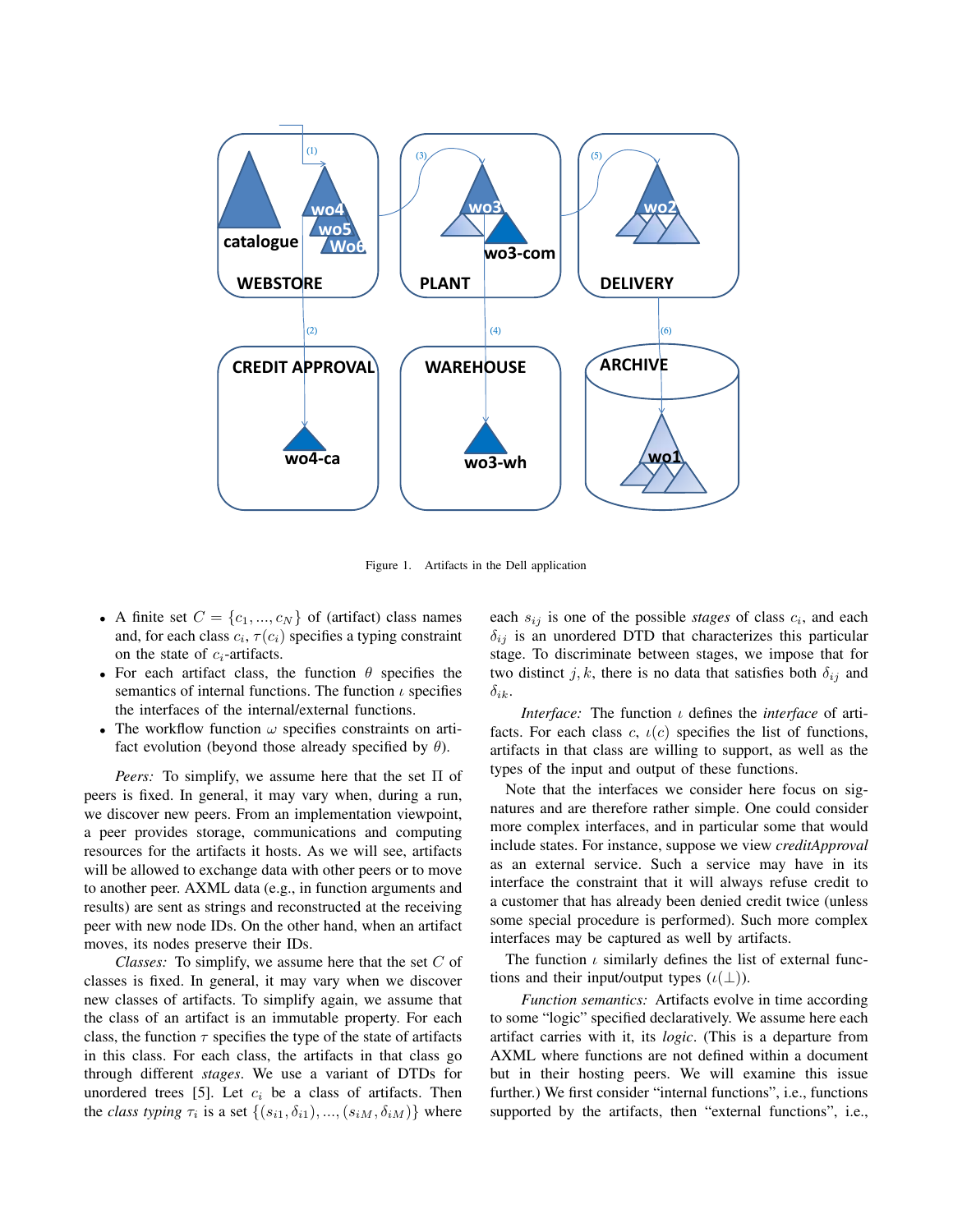those supported by external services. As in GAXML, there are 4 components in a function call:

Function call activation is controlled by a *call guard*.

Call argument is computed by an *argument query*.

The return of the result is controlled by a *return guard*.

The result of the call is computed by a *result query*. Observe that the guards impose a control over runs of the system. They are specified using *Boolean combinations of tree-pattern queries* over the documents (BTPQ for short). More precisely, they are Boolean BTPQs, i.e., BTPQs with no free variables. The argument and return queries are also BTPQs but possibly with free variables that define their results. These are all queries that are evaluated *relative* to the function call node, respectively function return node.

An issue is where are these four components specified. Let f be a function defined in class c, i.e., each c-artifact  $\alpha$ supports calls  $f@{\alpha}$ . Then  $\theta(c, f)$  specifies the return guard and return query of function  $f$  in class  $c$ , i.e. for all such call  $f@\alpha$ . (In practice, the definitions of these two components are specified in the definition of the particular class of the receiver.)

On the other hand, the call guard and the argument query are chosen by the caller<sup>2</sup>. They are given as children of function call nodes. Note that one can therefore specify different call guards and argument queries for different calls of the same function, even in the same artifact. Note also that call guards allow in particular sequencing function calls. For instance, given two calls to functions  $f_1, f_2$  in the same document, to force  $f_1$  to be evaluated first, one may require in the call guard of  $f_2$  that the result of  $f_1$  has already been received.

To illustrate, consider the running example. One can specify that when a product has been ordered, a bill is issued to the customer. The guard may be that this product is available. In GAXML syntax, the query to compute the argument of the call may be as in Figure 3.

A last aspect of function in the AXML artifact model is that like AXML, AXML artifacts support both pull and push services. A pull service call is just a standard remote method call. A push service call is a subscription. It is typically answered by "yes". Then the server sends a stream of data possibly eventually closed by an *end-of-stream*.

Now consider external functions. From a peer viewpoint, there is no difference between calling an internal or an external function. Thus, a call to an external function also has a call guard and an argument query. On the other hand, the external service is outside the artifact realm. Thus the return guard is simply a constraint on the data that is returned and there is no return query. So an external function simply returns non-deterministically some data obeying typing constraints. Observe that one can use these external queries to model arithmetic functions (to ignore their semantics and avoid reasoning about arithmetic) or user inputs.

*Workflow:* For each class  $c_i$ , a *workflow*  $\omega(c_i)$  imposes constraints on how an artifact in this class may evolve. This may be specified with triples (event, precond, postcond). The key events that can be considered correspond to the activation of a function call at some peer, the reception of the call at some other peer, the sending of the result, and the reception of that result. Many high level events such as artifact creation, move or archiving may be seen as instances of function calls. The conditions precond and postcond are (BTPQ) formulas over the states of the artifacts (including their times and locations).

One could prefer a more standard workflow approach in the style BPEL. The workflow is then given by specifying admissible transitions between the stages. Suppose that an event  $e$  occurs that moves an artifact in class  $c_i$  from state  $\sigma$  to  $\sigma'$ . Then there must exist  $(e, p, p') \in \omega(c_i)$  with  $\sigma \models p$ and  $\sigma' \models p'$ . If this is not the case, a workflow constraint violation is detected.

In both approaches, the system should specify what to do when such a violation occurs, e.g., transaction abortion or roll back.

*Artifact system and runs:* An *artifact system* for a schema  $(\Pi, C, \tau, \omega, \theta, \iota)$  is a function  $\mathcal I$  that (i) maps each  $p \in \Pi$  to an artifact tree  $\mathcal{I}(p)$ ; and (ii) for  $p \neq p'$ , no artifact ID occurs in both  $\mathcal{I}(p)$  and  $\mathcal{I}(p')$ .

An artifact system defines the set  $art(\mathcal{I})$  of artifacts occurring in  $I$ . Note that (ii) is some form of "non-ubiquity" condition for artifacts. Each is entirely in one host. On the other hand, an artifact may create a subartifact and "send" it out in the world, e.g., the *warehouseOrder* subartifact of a *webOrder*. The *localization* of an artifact  $\alpha$  in  $art(\mathcal{I})$ , denoted  $\lambda(\alpha)$ , is the peer that it is included in.

A *run* of a system is a sequence  $\mathcal{I}_i$  of systems, where each transition corresponds to some elementary operation, e.g. a function call. An interesting issue is the time of the transition. Time is always defined with respect to a peer, e.g., a *time* is a pair  $(p, t)$  where p is a peer ID and  $t \in Q$ . The order between these times, denoted  $\prec$ , is only partial. Consider for instance the activation of a function call. As already mentioned, this involves some synchronicity between the caller and callee. The transition happens at two simultaneous times, one for the caller  $p_1$  and one for the callee  $p_2$  and  $(p_1, t_1) \equiv (p_2, t_2)$ .

From a formal point of view, these exchanges and moves occur instantaneously. For instance, for a message from some peer  $p$  to some peer  $p'$ , the message is sent and received simultaneously. Of course, this synchronicity does not correspond to the fundamentally asynchronous nature of the distributed world we model. To overcome this shortcoming, one can introduce a new peer, namely *Net*, to represent the communication network. So, for instance, to move from  $p_1$  to  $p_2$ , an artifact will move (instantaneously)

<sup>&</sup>lt;sup>2</sup>In GAXML, all calls to a function  $f$  use the same call guard and argument query .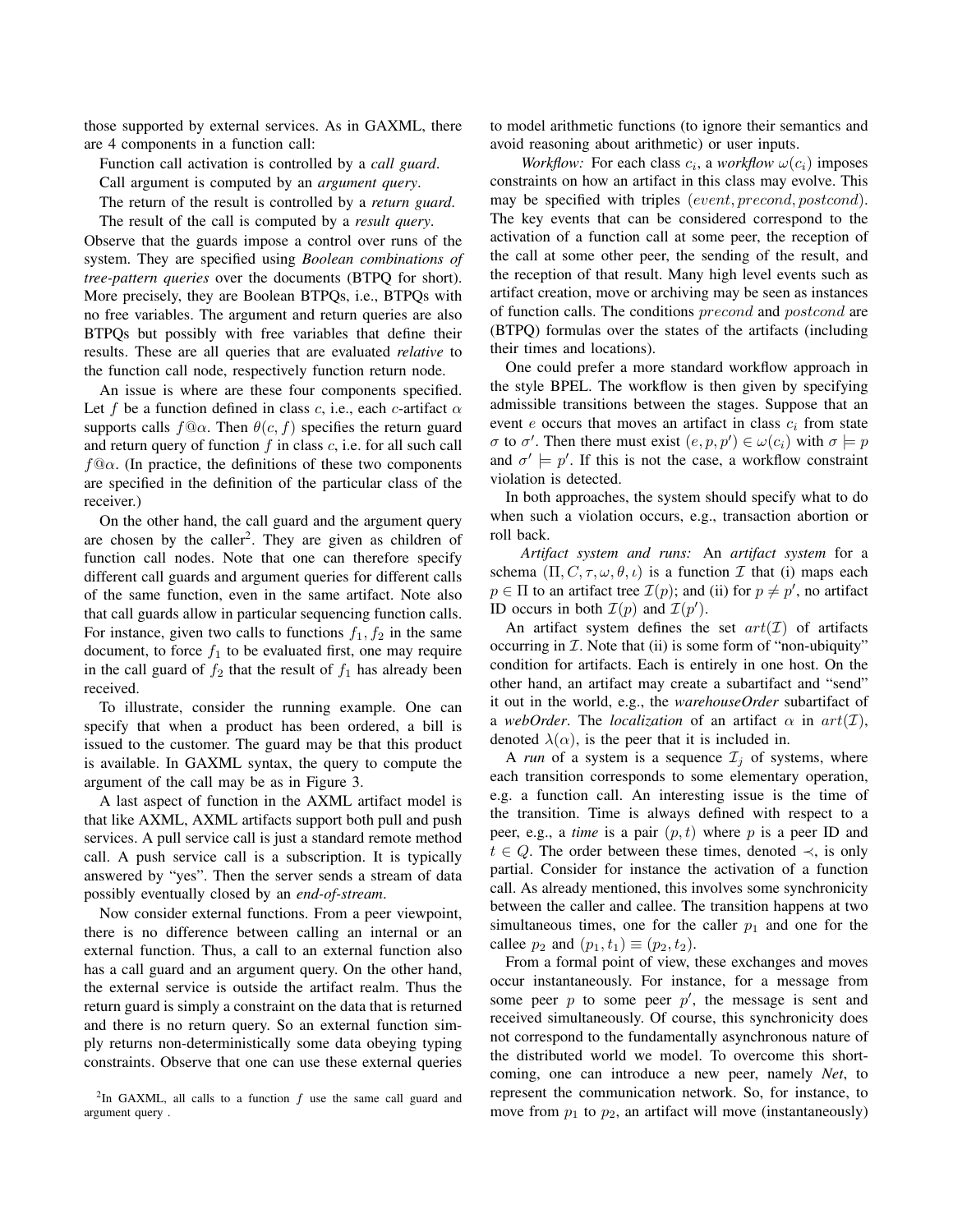

Figure 3. A GAXML query

from  $p_1$  to *Net*, then later on move (instantaneously) to  $p_2$ . So, we will see two distinct times,  $(p_1, t_1) \equiv (Net, t'_1) \prec$  $(Net, t'_2) \equiv (p_2, t_2)$ . Note that the inequality captures the (desired) constraint that a message arrives *after* it is sent.

We conclude this section with remarks on important aspects of the artifact model:

> Tasks and services, states and stages, activities All these notions (in our opinion, sometimes considered in confusing ways) are formally captured in the artifact model. This will be best seen with our running example. A *Plant* artifact receives streams of *webOrder*s, a collection of tasks. To each of these tasks, corresponds an artifact for us. Different subtasks for a *webOrder*, e.g., *creditApproval*, *warehouseOrder*, are represented by subartifacts. This is where the natural nesting in the model comes in handy. In general, a task may require the collaboration of several artifacts. A *Plant* artifact provides a service (that corresponds physically to building the product). At some point in time, a *Plant* artifact may be processing a large number of *webOrder*s. The state of each *webOrder* is an (Active) XML document. Some of them may be in a *waitingForParts* stage, others in *inConstruction*, *waitingForTests*, etc.

> The notion of *activity* often arising in functional decompositions of business processes, may be seen as a view over a system of artifacts. It may focus on several artifacts, e.g., the warehouse activity would group the artifacts involved in the warehousing task for a *webOrder*. It may also isolate a particular period of the process, e.g., the different stages in a product construction.

> Time and provenance The system handles *time* and queries talk about it, e.g., which *webOrder*s took more than one week of processing and which *webOrder* were delivered before being paid? The system also handles *provenance* and queries talk about it, e.g., which *webStore* created a particular *webOrder* and which plant built the products for it?

> Life and death An artifact may be created in a number of ways, e.g., from scratch, by cloning an existing artifact, or by activating some (pas

sive) data. An artifact may hibernate temporarily or terminate. Typically some *archiving* may be performed at the end of the artifact life cycle or at particular milestones.

Asynchronous communications The system provides reliable communications, where an artifact can send a message to any other artifact just by knowing its ID. An issue is the localization of the destination artifact. This is straightforward to implement for artifacts that are anchored at a particular peer. For artifacts that move, the system is responsible for forwarding them messages. This is a standard issue in system with mobile objects, e.g., cell phones.

Where are the artifact rules? The fact that an artifact (in an object-oriented style) carries its own logic is a departure from AXML where the rules that define local functions are installed at the hosting peer. Observe that this does not imply that the artifact has to have some deep knowledge of the organization of its host. For instance, an artifact entering the *webStore* does not have to know where the catalog is located; it only has to know the name of the function to obtain information from the catalog. A more serious issue is that this may be viewed as some security violation since the peer is going to run the rules of the artifact inside its own environment. We believe that this is the standard cost (as in Java applets) we have to pay for the flexibility of the approach. A peer can always deactivate an artifact it is hosting or control it very tightly (e.g., in a sandbox).

#### III. MONITORING

One of the problems we studied is the monitoring of distributed systems based on the notion of artifacts. In this section, we briefly mention this work to illustrate the use of artifacts. A fundamental issue in that setting is that we do not see all that is going on inside the artifact. We may not even see all the communications. Hence we have to handle incomplete information in particular for query processing.

We have developed the P2PMonitor monitoring system [12]. Both the monitored and the monitoring systems are P2P. We have used the Dell manufacturing system [6] in a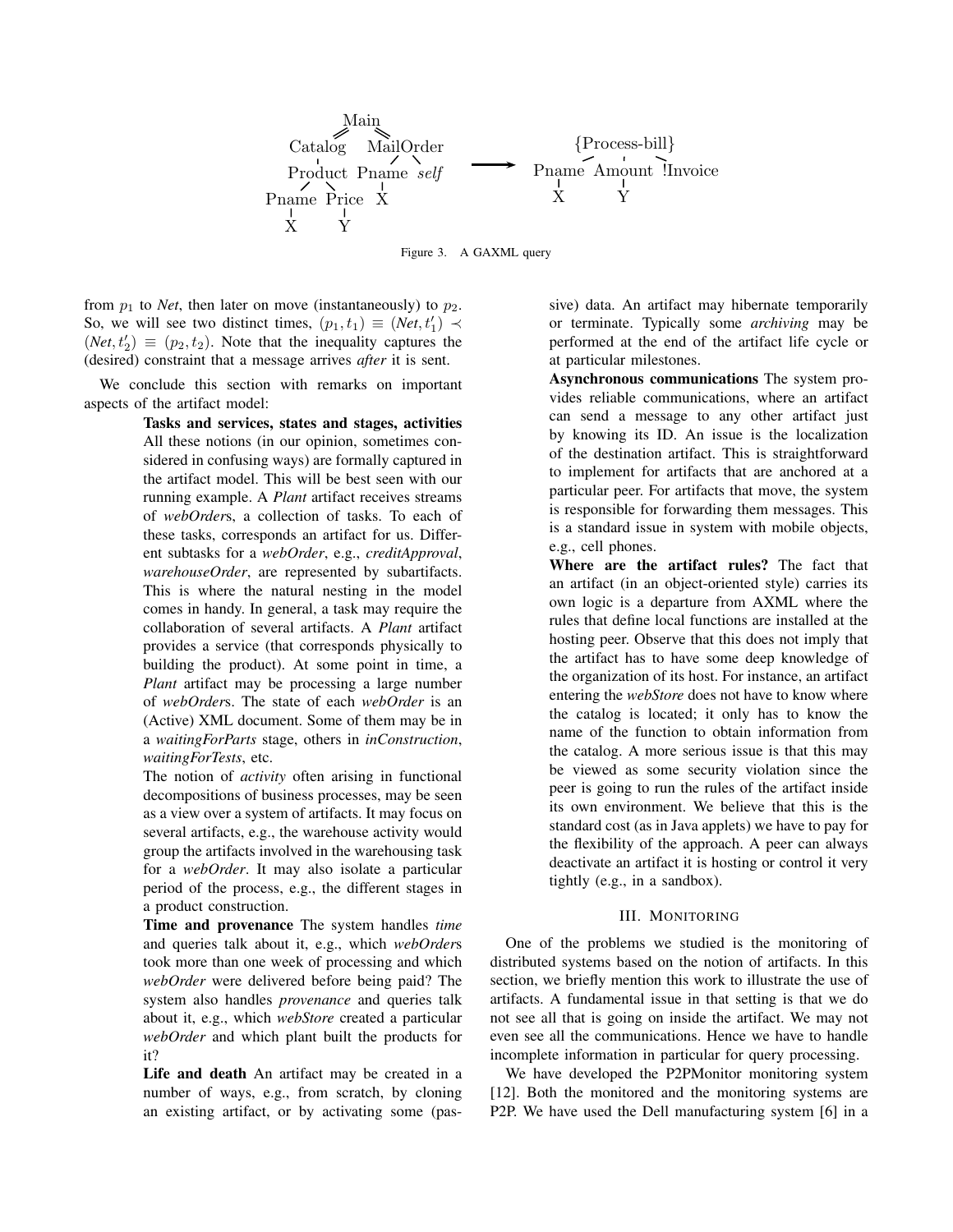demo [13] to validate these ideas with *webOrder*s modeled as AXML artifacts.

*Functionalities:* In general, the surveillance of artifact in our system is based on the following functionalities. The *alerters* are in charge of the detection of basic events in the systems we monitor (e.g., sending/reception of a function call, sending/reception of result). The *stream processors* process streams of alerts and evaluate on-line queries. *Repositories* store surveillance data and maintain access structures such as indexes or materialized views. And, finally, *XML processors* process this surveillance data and evaluate offline spatio-temporal queries.

We next briefly discuss interesting issues encountered when developing this system.

*The alerters:* AXML peers can provide self-monitoring functionalities for the artifacts they host. In these systems, monitoring may be run simultaneously with the application logic (if there is no risk to interfere, e.g., with the application performance). However, most of the systems we want to monitor are not AXML. For such a non-AXML system, we have limited access to the data and control of the system. We can observe (some of) its interactions with the rest of the world. This may be achieved e.g., by installing a "spy" on its Web server that observes the service calls and responses of the Web server. For database systems, an alerter may rely on the triggering system of the database or on the surveillance of update calls to the database. For instance, in P2PMonitor, we have developed a Webserver alerter and an eXist-database alerter.

*Stream processing:* Stream processing is needed for gathering and organizing the desired traces of runs and for on-line queries. The techniques we use for stream processing are described in [14]. The central component is the *axlog widget* defined by tree-pattern queries over active documents (in the AXML style) that include some input streams of updates. A widget generates a stream of updates for each query, the updates that are needed to maintain the view corresponding to the query. To support widgets we use a novel algorithm [14], [15] based on datalog technology (Differential or MagicSet) and efficient XML automata filtering (YFilter).

*Localization of the artifacts to monitor:* This is an important aspect in monitoring. Different styles of localization may be considered:

- Static Monitoring: We know in advance the peers to monitor and their location as, e.g., in the Dell Supply Chain demonstration [13].
- Self-monitoring: An AXML artifact does itself the monitoring so localization is not an issue.
- Monitoring by contamination: When an artifact moves to a different location (say a new peer), its monitor sends to the monitor of the new location all the indications needed for the monitoring of the artifact to continue. (It may have to "install" a monitor at the new

location if none exists.)

• Primary-site-driven monitoring: In the style of the MobileIP protocol [16], a primary site of the artifact is responsible for always knowing the location of the artifact (e.g., the artifact has to inform it) and installing monitoring on the host of the artifact (when possible).

#### IV. VERIFICATION

In [5], the analysis of the behavior of GAXML systems, and in particular the verification of temporal properties of their runs, are considered. For instance, one may want to verify whether some static property (e.g., all ordered products are available) and some dynamic property (e.g. an order is never delivered before payment is received) always hold. The temporal properties are specified in Tree-LTL, a data-tree-based temporal logic that allows expressing a rich class of temporal properties. Two examples of tree-LTL formulas are given in Figure 4.

The analysis establishes the boundary of decidability of satisfaction of Tree-LTL properties by GAXML systems. In particular, decidability is obtained by disallowing recursion in GAXML systems, which leads to a bound on the number of total function calls in runs.

Although recursion-free GAXML is a rather restricted language for specifying artifacts, it already captures some essential aspects of the control of applications in presence of data.

#### V. ISSUES AND ON-GOING WORK

There has been a number of works around AXML. See [3]. We mention the ones that are most relevant to the discussion and discuss issues.

- 1) *Model:* The present paper is an attempt to specify a model of artifacts based on AXML. This is on-going work.
- 2) *Monitoring, tracing, querying history:* We mentioned works in that direction in Section III.
- 3) *Verification:* We mentioned works in that direction in Section IV. The problem is also studied in [17], [18]. An interesting direction is to enrich (beyond GAXML) the class of system that may be verified.
- 4) *Time:* an issue is the absence of global clock. So reasoning about time is more complicated.
- 5) *Interface:* in general, we don't know the internal logic of some artifacts or that of some tasks performed on another peer. We need to be able to describe abstractly such behaviors. There is some on-going work on interfaces in the context of AXML [19].
- 6) *Access control:* we are working on access control mechanisms in such a distributed environment, where partners want to keep control over their own data.